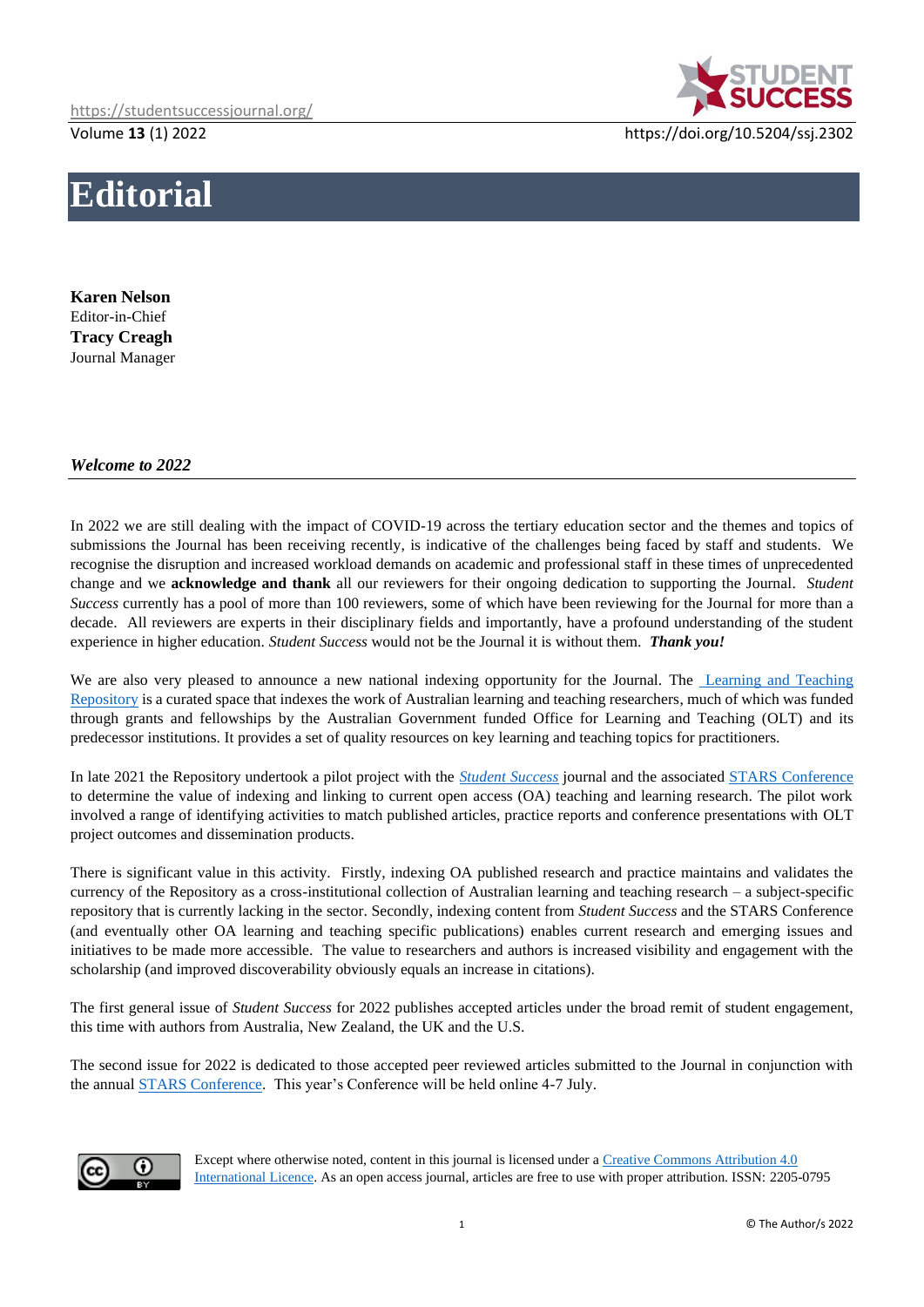The third issue will present articles and practice reports in a special issue *Fostering Connections in Higher Education: Inclusive Pedagogies And Practices*. Guest Editors are Katelyn Barney (UQ, Australia), Nicole Crawford (Curtin University, Australia) and Janine Delahunty (UOW, Australia)

## **Articles**

**Elizabeth Serventy and Bill Allen** report on doctoral research into six Generation 1.5 undergraduates navigating one academic year in one Western Australian university. Generation 1.5 is a term used to identify a diverse cohort of refugee youth studying English as a second language. In *Generation 1.5 learners: Removing the mask of student invisibility and recognising the learning disconnections that marred their academic journeys*, the authors discuss how these Generation 1.5 participants managed their studies and their lives through the metaphor of an academic highway journey.

Also from Western Australia, authors **Lydia Edwards and Brendan Ritchie** profile their institution's academic enabling program in *Challenging and confronting: The role of humanities in fostering critical thinking, cultural competency and an evolution of worldview in enabling education*. Within Edith Cowan University's UniPrep course, an introductory Humanities unit is offered to students as one of two electives alongside three other core units. This article suggests that the inclusion of Humanities within an academic enabling program can enhance students' preparedness for undergraduate study and life beyond university on several levels.

From the United States, the experience of 'local students' (students who attend college or university in the same city they attended high school) is the focus of a study by **Lisa Johnson and Nila Wiese.** *Local students at university: Narrative descriptions of lived experiences* examine the beliefs and experiences reflected by self-narratives which suggest unique challenges that affect local students' university outcomes. With awareness of these experiences and beliefs, institutions of higher education could tailor programs to benefit local students to improve their sense of well-being, which may improve retention and academic success.

The article *Enhancing success at university: Understanding our students through their learning careers* discusses a study that started from the premise that we can better support our students when we know who they are. **Felicity Reid and Janis Davidson** draw on the work of Bourdieu and the concept of learning careers and the importance of the development of social, academic and emotional capital on the journey towards success.

The effect of COVID-19 on student engagement and wellbeing is the focus of two articles in this issue:

*Students' experience of online university education during the COVID-19 pandemic: Relationships to psychological health* examines students' experience of online learning, studying, and assessment during the pandemic*.* From New Zealand, **Rebecca Slykerman, Eileen Li and Edwin Mitchell** collected data from near 500 undergraduate students and found that surprisingly, student psychological health improved over a semester during which university education delivery shifted entirely to an online format.

*Academics' narratives of productive learning cultures during covid-19 emergency remote teaching in Australia* offers a perspective of the staff teaching experience during COVID-19. From Bond University, Australia, **Marilyn Mitchell, Chelsea Gill and Sven Brodmerkel** apply sociocultural learning theory to describe the learning cultures that academics at a small Australian university cultivated during synchronous emergency remote teaching (ERT) at the start of the COVID-19 pandemic.

## **Practice Reports**

The Charles Sturt University Retention Team's retention model is evaluated by **Kelly Linden**. The Retention Model synergistically overlays curriculum design and student support and ensures academics embed best practice transition pedagogy and learning engagement activities into key first-year subjects. Every aspect of this program supports equity student groups that are over-represented at this regional Australian university and this type of programs presents an excellent example of practice that can be applicable in other contexts.